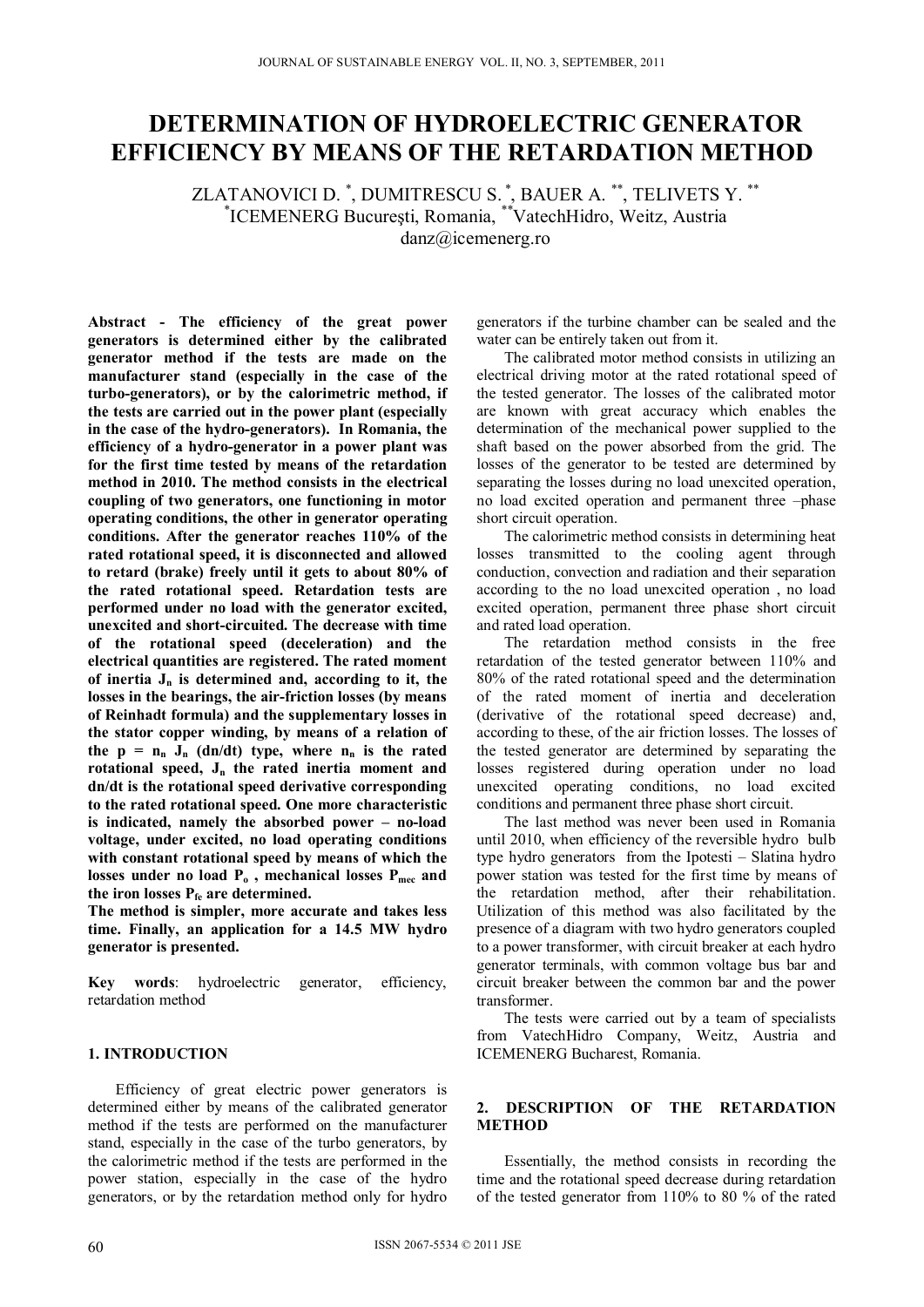rotational speed and determining the deceleration (the derivative of the rotational speed decrease). By means of these values the rated inertia moment is determined and then the losses by means of a relation of the type:

$$
P_t = \left(\frac{\pi}{30}\right)^2 J_n \, n \frac{dn}{dt} \tag{1}
$$

where:

 $P_t$  - the total losses during the retardation test (kW)

- $J_n$  the rated inertia moment (kg m<sup>2</sup>)
	- n the motor rotational speed (rot/min)

dn/dt - the deceleration during the deceleration test

The tested generator operates in motor operating conditions with the directing apparatus closed and without water in the turbine chamber under different working conditions (regimes), supplied by another generator electrically connected to it. The two generators are disconnected from the system and separated from the power transformer. They are coupled between themselves through the common bus bar. The excitations of the two generators should be supplied from an independent source. The two generators are started and brought to the rated rotational speed and excited until the rated voltage is obtained and they function under steady state regime up to the temperature stabilization in the shafts of the tested generator. Afterwards the tested generator is brought to different operating conditions and the supplying generator is disconnected and left to retard freely. The values of time and rotational speed are registered (at a recording speed of 0.2 s), as well as the other electrical quantities.

#### **2.1. Test at no load, excited operation**

The test aims at determining the losses  $P_0$  under no load as a sum of the mechanical losses  $P_{mech}$  and the iron losses  $P_{Fe}$ .

The test consists in increasing the absorbed active power– no load voltage characteristic, namely decreasing the voltage at the tested generator terminals in steps from 1.1 U<sub>n</sub> up to about 0,3 U<sub>n</sub> in 10% steps, by reducing the excitation current and measuring the active power absorbed. The voltage, active power, power factor and the rotational speed of the tested generator are measured. The curve  $P_{\text{abs}} = f(U)$  is drawn and extrapolated up to  $U=0$ .

The value of the power for  $U = U_n$  represents the value of the no load losses  $P_0$ . The value of the power at  $U = 0$  represents the value of the mechanical losses  $P_{\text{mech}}$ . The iron losses  $P_{Fe}$  are obtained by subtracting the mechanical losses from the value of the no load.losses

$$
P_{Fe} = P_o - P_{mech}
$$
 (2)

If necessary, the correction of the iron losses at the rated voltage and frequency is made:

$$
P_{\text{Fe n}} = P_{o} (U_{n} / U_{\text{meas}})^{2} (f_{n} / f_{\text{meas}})^{2}
$$
 (3)

where:

Umeas, fmeas –measured value



**Fig.1. The absorbed power versus no load voltage characteristic** 

## **2.2. Retardation test at no load , excited**

The test aims at determining the rated inertia moment corresponding to the rated speed.

The tests consists in bringing the tested generator to a speed of about 120-130 % of the rated speed and a voltage of about 120 % of the rated voltage, disconnecting the supplying generator and retarding it between 115 % and 80% of the rated speed under constant excitation.

The rated inertia moment  $J_n$  is determined as follows: from the measured values the variation of the rotational speed derivative with time is determined as the variation of the tangent to the curve  $n = f(t)$  in each point  $n(t)$ :

$$
\frac{dn}{dt} = \frac{\Delta n}{\Delta t} = \frac{n_i - 0.95 n_i}{t_{0.95 n_i} - t_{n_i}}
$$
(4)

where:

 $n<sub>i</sub>$  - rotational speed in the current point

 $t_i$  - time corresponding to rotational speed  $n_i$ 

 $t_{0.95 \text{ ni}}$  - time corresponding to rotational speed 0.95  $n_i$ 

and the retardation characteristics under excited no load conditions, rotational speed - time and the derivative rotational speed – time are drawn on the same diagram in relative units (fig.2)



Fig.2. Curves  $n = f(t)$  and  $dn/dt = f(t)$  during **the retardation test at no-load excited**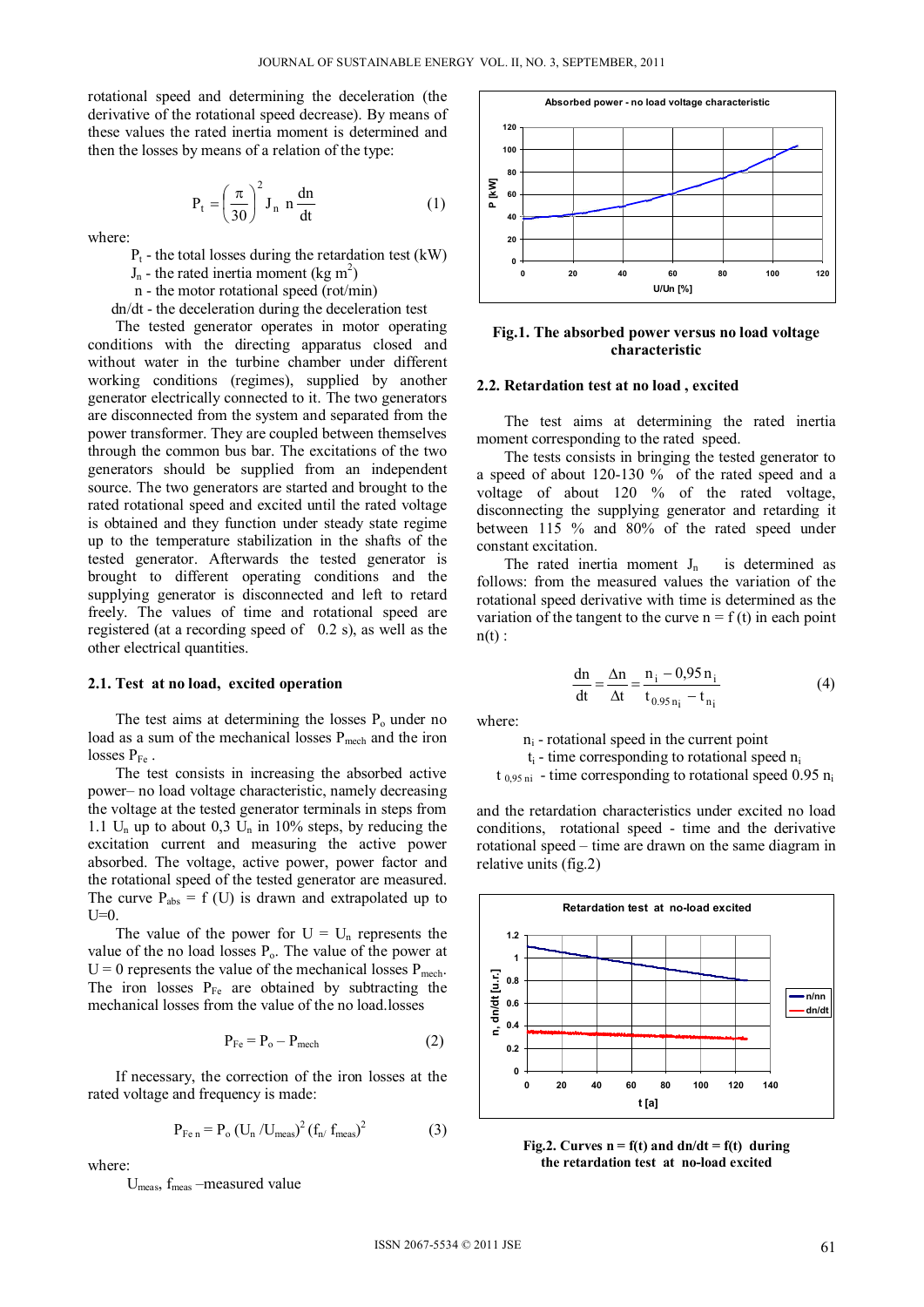Then, the speed derivative in point  $n = n_n$  is determined as the tangent to the retardation curve  $n = f(t)$ in that point:

$$
\left(\frac{dn}{dt}\right)_n = \left(\frac{\Delta n}{\Delta t}\right)_n = \frac{n_{1,05 n_n} - n_{0,95 n_n}}{t_{0,95 n_n} - t_{1,05 n_n}}
$$
(5)

where:

 $(\Delta n)_n$  - the difference between 1.05  $n_n$  and 0.95  $n_n$ 

 $(\Delta t)_{n}$  - the corresponding time interval

The value of the rated inertia moment is calculated by means of the relation:

$$
J = \left(\frac{30}{\pi}\right)^2 \frac{P_o}{n_n \left(\frac{dn}{dt}\right)_n} \quad (kgm^2)
$$
 (6)

where:

 $P<sub>o</sub>$  - the losses under no load are determined at #2.1  $n_n$ - rated rotational speed

 $dt \big|_{n}$  $\frac{dn}{dt}$  $\bigg)$  $\left(\frac{dn}{dt}\right)$  $\overline{\phantom{0}}$  $\left(\frac{dn}{dt}\right)$  - derivative of the rotational speed in point n=n<sub>n</sub>

## **2.3. The retardation test at no-load unexcited**

The test aims at separating the mechanical losses in the bearings and the losses due to air friction by means of the Reinhadt method.

The test consists in bringing the tested generator at a speed of about 120-130 % of the rated speed and disconnecting the supplying generator simultaneously with the disconnection of excitation and its free retardation between 115 % and 80% of the rated speed.

The separation of the mechanical losses by means of the Reinhardt method is performed as follows:

From the measured values the derivative of the speed in the point  $n = n_n$  is determined in the same way as at point 2.2 (relation 4).

The value of the mechanical losses at the rated speed is calculated by means of the relationship:

$$
P_{\text{mec n}_n} = \frac{n_n \left(\frac{dn}{dt}\right)_n J_n}{\left(\frac{30}{\pi}\right)^2} \text{ (kW)} \tag{7}
$$

where the quantities have the same meaning as above.

The variation of the speed derivative with time is determined as the variation of the tangent to the curve n  $= f(t)$  in each point n(t) in the same way as in # 2.2. (relation 4)

The function  $P_{\text{mech}} = f(t)$  is calculated

$$
P_{\text{mech}}(t) = \frac{n(t)\frac{dn}{dt}(t) J_n}{\left(\frac{30}{\pi}\right)^2} \text{(kW)}
$$
 (8)

The curve is calculated and drawn:

$$
\frac{P_{\text{mech}}(t)}{\sqrt{(n(t))^{3}}} = f\left(\sqrt{(n(t))^{3}}\right)
$$
\n(9)

for each point of the retardation curve  $n=f(t)$ , where  $P_{\text{mec}}$ (t) are the mechanical losses with time, determined by means of the relation 8.

The regression curve is determined as a straight line and the free term of the equation of the straight line represents the separation coefficient of the losses in the bearing  $k_{\text{bearing}}$  from the mechanical losses at the rated speed (Reinhardt method)

$$
P_{\text{bearing}} = k_{\text{bearing}} P_{\text{mech n}_{n}} \tag{10}
$$

$$
P_{\text{air total}} = P_{\text{mech n}_{n}} - P_{\text{bearing}} \tag{11}
$$

The total losses due to air are made up of the turbine friction losses and the generator rotor friction losses. They are separated in the following way:

The Kaplan turbine losses by air friction:

$$
P_{air \,\text{turbine}} = 6.5(60 \,\text{n})^3 \,\text{D}^5 \, 10^{-7} = 0.14 \,\text{n}^3 \,\text{D}^5 \tag{12}
$$

The generator rotor losses by air friction

$$
P_{air\ rotor\ gen} = P_{air\ total} - P_{air\ turbine} \tag{13}
$$



**Fig.3. Reinhardt characteristic**  $P_{\text{mech}} / \sqrt{n^3} = f(\sqrt{n^3})$ **,**  $\text{SQRT}$  n^3  $\rightarrow$  $n<sup>3</sup>$ 

#### **2.4. Retardation test at short-circuit**

The test aims at determining the losses under load conditions and the supplementary losses in the stator winding copper. The test consists in bringing the tested generator to a rotational speed of about 120-130 % of the rated rotational speed, supplying generator disconnection from the common bus bar, sudden short-of the stator winding, excitation at the rated current and its free retardation between 115 % and 80% of the rated rotational speed.

The determination of the supplementary losses in the stator winding copper is performed as follows:

From the measured values the variation with time of the rotational speed derivative as a tangent to the curve n  $= f(t)$  in each point n(t) is determined in the same way as in  $# 2.2$ . (relation 4)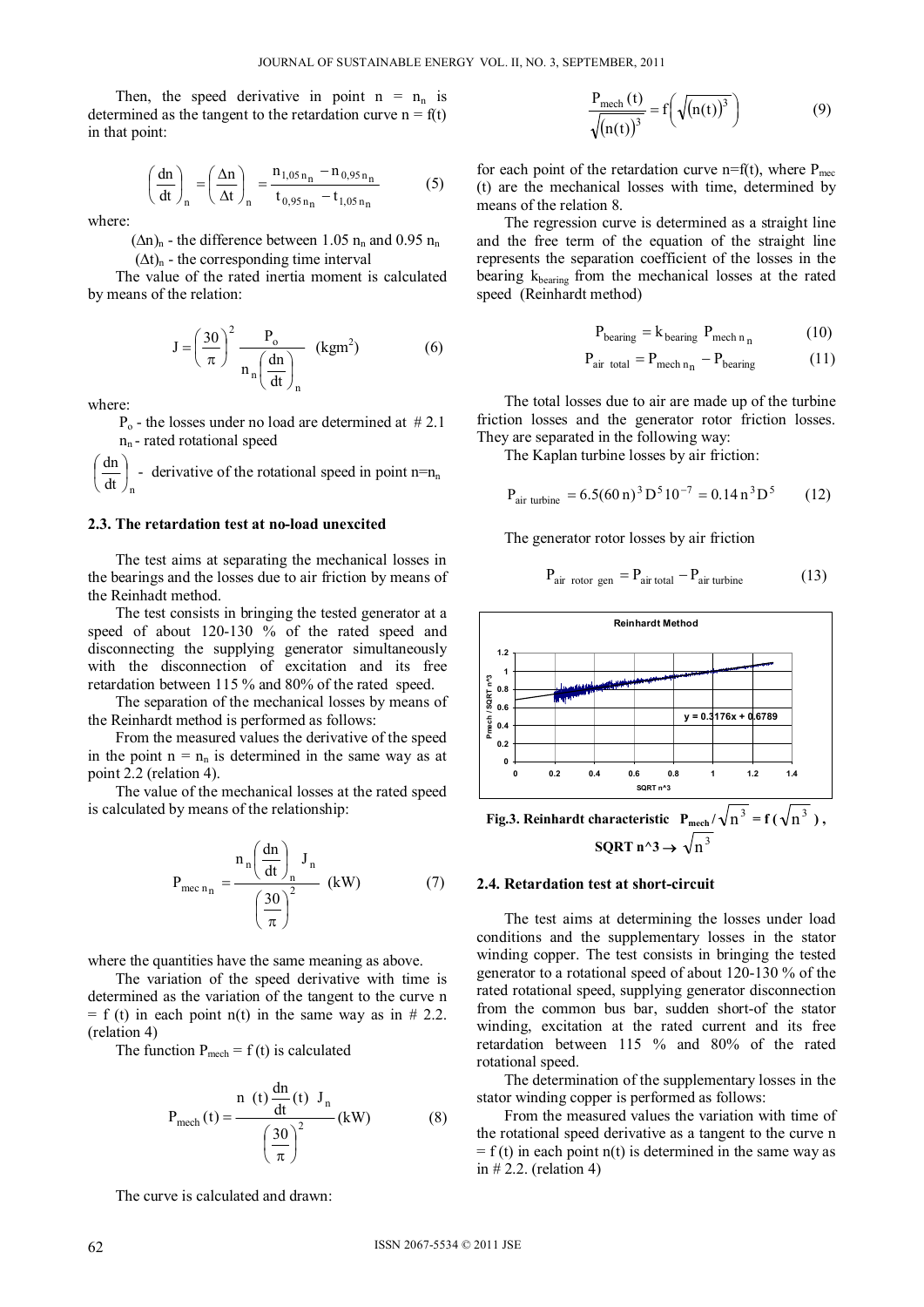The rotational speed and rotational speed – time characteristics are drawn on the same diagram in relative units (fig.4).



**Fig.4.** Curves  $n = f(t)$  and  $dn/dt = f(t)$  for **the retardation test at short-circuit**

Then, the speed derivative in the point  $n = n_n$  is determined in the same way as in point 2.2 (relation 4).

The value of the short-circuit losses is calculated at the rated speed:

$$
P_{SC} = \frac{n_n \left(\frac{dn}{dt}\right)_n J_n}{\left(\frac{30}{\pi}\right)^2} \quad (kW)
$$
 (14)

The losses under load are obtained by subtracting the rated mechanical losses from the short-circuit losses

$$
P_{load} = P_{sc} - P_{mech n}
$$
 (15)

The corrected losses under load are obtained by subtracting the joule losses in the electrical circuit up to the short-circuiting breaker  $P_{bare}$  and multiplying by the square ratio of the short-circuit current and the rated current

$$
Pload cor = (Pload - Pbar)(Isc/In)2
$$
  
\n
$$
Pbar = RbarIsc2
$$
 (16)

The supplementary losses are obtained by subtracting the joule losses in the stator copper from the losses under load

$$
P_{\text{supl}} = P_{\text{load}} - P_{\text{Cu st}}
$$
  
\n
$$
P_{\text{cu st}} = R_{\text{stat}} I_{\text{sc}}^2
$$
\n(17)

## **3. DETERMINATION OF EFFICIENCY**

Determination of efficiency still requires certain under load tests for determining the rated excitation current, the losses in the excitation system outside the rotor and the fan losses, if such losses occur. These tests are similar to those that are made for the calorimetric method.Efficiency is determined in the same way as in the case of all methods.

The losses are divided into two categories:

- Constant losses that are the same for any regime: the sum made up of the mechanical losses in the bearings, ventilation losses (air friction), losses in the iron, other constant losses – losses in fans:

$$
P_{\text{const}} = P_{\text{bearing}} + P_{\text{air rot gen}} + P_{\text{Fe}} + P_{\text{vent}}
$$
 (18)

- Variable losses that vary with the load, the sum of the losses that vary with the load: the losses in the rotor winding copper, losses in the excitation system outside the rotor, main and supplementary losses in the stator winding copper:

$$
P_{ex} = R_{rot 75\degree C \text{ lex2}} \t P_{sist \text{ exc}} = P_{sist \text{ exc n}} (I_{ex} / I_{exn})^2 \t (19)
$$
  
\n
$$
P_{cu \text{ st}} = R_{st 75\degree C} \t P_{supl} = P_{supl \text{ n}} (I_{st} / I_{stn})^2
$$

Usually, the losses that vary with the load are determined for:  $1.0 - 0.75 - 0.5 - 0.25$  of the rated active power  $P_n$  for  $cos\varphi = cos\varphi_n$  and from the rated apparent power  $S_n$  for  $cos \varphi = 1$ .

The total losses are equal to the sum of the losses that vary with the load and the constant losses.

The output power is equal to the active power of the generator at  $cos\varphi = cos\varphi_n$  and the apparent power at  $cos\varphi$ = 1 (when the reactive power is zero). The input losses are equal to the sum of the output power and the total losses. Efficiency is equal to the ratio between the input power and the output power:

$$
\eta = \frac{P}{P + \sum P_i} 100 \quad (*) \tag{20}
$$

where:

 P – generator active power  $P_i$  – different losses considered

# **4. APPLICATION TO A 14.5 MVA BULB TYPE REVERSIBLE HYDRO GENERATOR**

The main electrical parameters of the tested hydro generator are:

- rated active power P= 14,21 MW
- rated voltage  $U_n=6.3$  kV,
- rated stator current  $I_{\rm st\,n}$  =1329 A,
- $-cos\varphi_n = 0.98$ ,

- rated speed  $n_n=130,0$  rot/min

As a result of the tests the following results have been obtained:

From the no load excited operation test  $(\# 2.1)$  the absorbed power – voltage under no load characteristic in fig.1 and the values of the speed and rated voltage: no load losses:  $P_0 = 93.44$  kW (when U=U<sub>n</sub>), the mechanical losses  $P_{mech}$  n = 40,27 kW (through extrapolation when  $U = 0$ , and the iron losses by subtracting  $P_{Fe}$  = 53.17 kW (relations 2, 3).

By means of the values registered during the retardation test at no load excited, (# 2.2) the retardation and the deceleration curves at no load excited have been drawn in fig. 2 and by means of the losses no load excited  $P_0$  the value of the rated moment of inertia  $J_n =$ 202 263 Kgm2 has been calculated (by means of relation 5).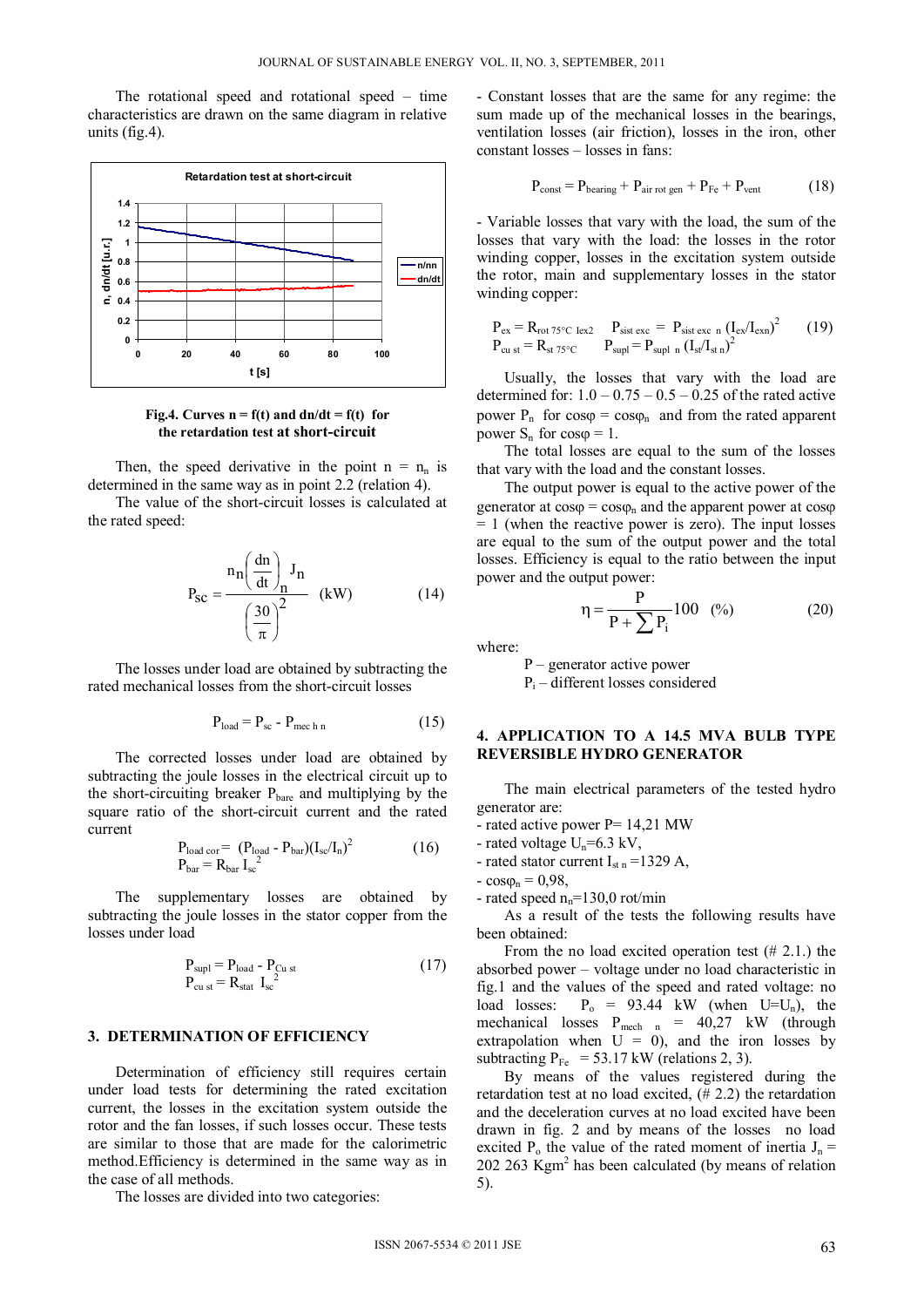Afterwards, the retardation test under no load unexcited operating conditions has been performed and the Reinhardt curve in fig. 3 has been drawn there resulting the coefficient of bearing loss separation  $k_{\text{hearing}}$  $= 0.6799$  (the free member of the regression curve). By means of relations 10-13 the friction bearing losses  $P_{\text{bearing}}$  = 27.38 kW and the friction losses due to the air of the generator rotor  $P_{air}$  rotor gen = 10.25 kW have been calculated.

Based on the short circuit retardation test (#2.3.) the retardation and deceleration curves under short circuit in fig.4 have been drawn and by means of relations 14 -17 the short circuit losses  $P_{\text{sc}}=148,49kW$  and the supplementary rated losses in the stator winding copper  $P_{\text{supl}}$  n=16,31 kW, respectively, have been calculated.

During the on load tests the regulation graph (fig.5) from which there resulted the rated excitation current at cos for the rated stator current, the rated excitation current at  $cos\varphi_n$  I<sub>ex n</sub> = 950.2 A and  $cos\varphi = 1$  I<sub>ex</sub> = 836,8 A has been drawn.



**Fig.5. Regulation graph** 

The losses in the excitation system outside the rotor, excitation transformer respectively, rectifying bridge, etc,  $P_{\text{sist exc n}} = 12,49$  kW and the losses in the two auxiliary fans  $P_{vent}$  = 7.38 kW have also been determined.

Further, the constant losses have been calculated by means of relation 18:  $P_{const} = 70,68$  kW and the rated variable losses by means of relation 19  $P_{var} = 181.7$  kW. The rated efficiency, calculated by means of relation 20, was  $n = 98.251 \%$  (on load and rated coso).

The efficiency has also been determined by means of the same relation considering the values of the stator currents and excitation (from the regulation graph) and for other loads resulting from the values in tables 1 and 2 and the curves in fig. 6.

| Load                  | u.r. |        | 0.75  | 0.5   | 0.25  |
|-----------------------|------|--------|-------|-------|-------|
| $I_{st}$              | Α    | 1328.8 | 996.6 | 664.4 | 332.2 |
| $I_{ex}$              | Α    | 950.2  | 831.5 | 734.8 | 660.2 |
| $P_{\text{const}}$    | kW   | 70.68  | 70.68 | 70.68 | 70.68 |
| $\rm P_{\rm cu\ rot}$ | kW   | 66.84  | 51.18 | 39.97 | 32.26 |
| $P_{\text{sist ex}}$  | kW   | 12.45  | 10.19 | 8.45  | 7.19  |

| $P_{\rm cu \; st}$      | kW            | 86.10   | 48.43   | 21.53  | 5.38   |
|-------------------------|---------------|---------|---------|--------|--------|
| $P_{\text{supl}}$       | kW            | 16.31   | 9.17    | 4.08   | 1.02   |
| $P_{\text{tot}}$        | kW            | 252.39  | 189.67  | 144.71 | 116.54 |
| $P_{\text{iesire}} = P$ | kW            | 14210.0 | 10657.5 | 7105.0 | 3552.5 |
| $P_{intrace}$           | kW            | 14462.9 | 10847.7 | 7250.2 | 3669.6 |
| Efficiency              | $\frac{0}{0}$ | 98.255  | 98.251  | 98.004 | 96.824 |

**Table 2 Efficiency for cos = 1** 

| Load                         | u.r.          | 1       | 0.75    | 0.5    | 0.25   |
|------------------------------|---------------|---------|---------|--------|--------|
| $I_{st}$                     | А             | 1328.8  | 996.6   | 664.4  | 332.2  |
| $I_{ex}$                     | A             | 836.8   | 747.9   | 678.9  | 629.8  |
| $P_{\text{const}}$           | kW            | 70.68   | 71.20   | 71.20  | 71.20  |
| $P_{\underline{cu\, rot}}$   | kW            | 51.84   | 41.41   | 34.12  | 29.36  |
| $P_{sist ex}$                | kW            | 10.29   | 8.68    | 7.50   | 6.70   |
| $P_{\text{cu st}}$           | kW            | 86.10   | 48.43   | 21.53  | 5.38   |
| $P_{\text{sub}}$             | kW            | 16.31   | 9.71    | 4.32   | 1.08   |
| $P_{\underline{\text{tot}}}$ | kW            | 235.22  | 179.43  | 138.66 | 113.73 |
| $P_{\text{iesire}} = P$      | kW            | 14500.0 | 10875.0 | 7250.0 | 3625.0 |
| $P_{in trace}$               | kW            | 14735.7 | 11054.4 | 7388.7 | 3738.7 |
| Eff.                         | $\frac{0}{0}$ | 98.404  | 98.377  | 98.123 | 96.958 |



**Fig 6 Variation of efficiency with load** 

# **5. CONCLUSIONS**

The method is simpler, takes less time and is more accurate.

When the calorimetric method is used, thermal resistances and sections with diaphragms should be mounted on the three cooling circuits: air, hydrogen or water coolers (for the windings directly cooled with water), coolers for the oil lubricating the two generator bearings. At the same time, when using this method the thermal regimes stabilization for the 4 tests takes between 4 and 8 hours for each according to the generator size.

When the calibrated motor method is used the presence of a test stand and of a driving motor whose power should cover the losses of the tested generator (about 500 - 800 kW) are required. With this method a test takes about 2-3hours.